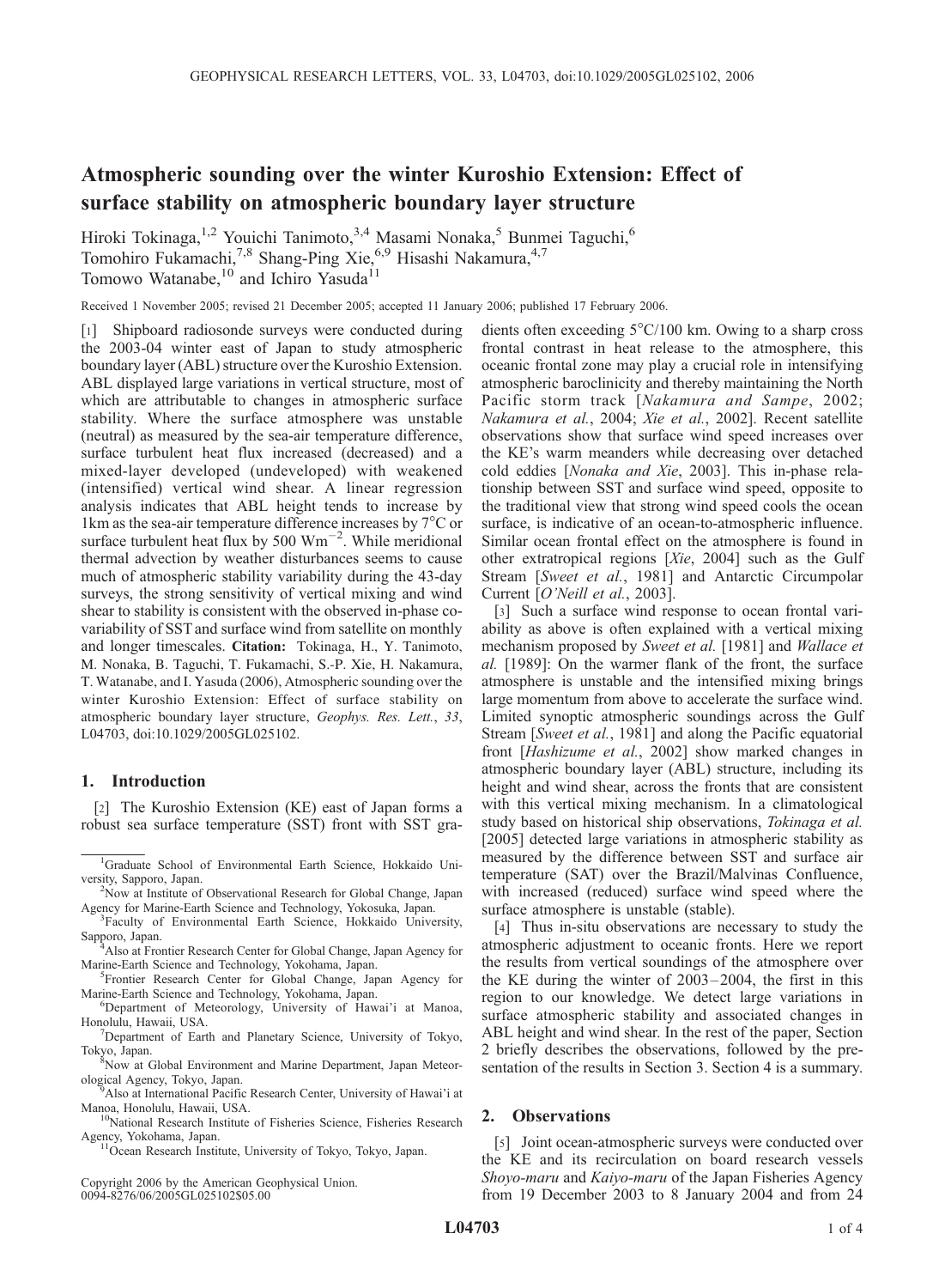

**Figure 1.** Sounding sites (black squares:  $SST-SAT < 1^{\circ}C$ ; white triangles:  $1^{\circ}$ C < SST-SAT <  $5^{\circ}$ C; gray circles: SST- $SAT > 5^{\circ}C$ ) on (a) the *Kaiyo-maru* cruise from 24 February to 17 March 2004, and (b) the Shoyo-maru cruise from 19 December 2003 to 8 January 2004. Superimposed are SST (dashed contour at  $1^{\circ}$ C intervals) and surface wind speed (color in m  $s^{-1}$ ) averaged during each cruise based on TRMM satellite observations. The solid line and cross in Figure 1a indicate the cross section ''Line A'' and site for the particular sounding shown in Figures 2 and 3, respectively.

February to 17 March 2004, respectively. A total of 96 Global Positioning System (GPS) sondes were launched at approximately 0.5° longitude-latitude intervals along ship tracks in  $30^{\circ} - 37^{\circ}$ N,  $141^{\circ} - 160^{\circ}$ E (Figure 1). During the cruises, the Tropical Rainfall Measurement Mission (TRMM) satellite [Wentz et al., 2000] captured the KE front in SST in  $35^{\circ} - 37^{\circ}N$ ,  $141^{\circ} - 160^{\circ}E$  that extended from Japan eastward with some meanders. In Figure 1, radiosonde stations are classified into three groups according to the values of an atmospheric stability parameter at the surface  $S = SST-SAT$ : neutral  $(S < 1^{\circ}C$  in black squares), modestly unstable ( $1 \le S \le 5^{\circ}$ C in triangles), and highly unstable ( $S > 5^{\circ}C$  in grey circles). Near the KE front, wind speeds tend to increase (decrease) over warm (cold) water in these multi-week mean maps from satellite. As will be seen, vigorous weather disturbances were found to be a major factor for surface atmospheric stability variability in our soundings.

[6] Two types of GPS sondes (Vaisala RS80-GH and RS92-SGP) were used, measuring air temperature, relative humidity, pressure, and wind velocity. These variables have been linearly interpolated to vertical levels at 10 m intervals. We use the data from the surface to 3.5 km height to focus on the ABL. Shipboard meteorological observations of SST and SAT at 1-minute intervals were used to calculate the near-surface stability parameter S = SST-SAT. Surface latent and sensible heat fluxes  $(Q_e, Q_h)$  are calculated from surface meteorological data using the aerodynamic bulk formula of Kondo [1975].

## 3. Results

## 3.1. Cross Section A

[7] Following the mean orientation of this SST front, the Kaiyo-maru sailed eastward along  $37^{\circ}$ N from  $141.5^{\circ}$ E on 25 February to  $156^{\circ}$ E on 28 February 2004 ("Line A" hereafter; Figure 1a), launching 30 sondes. A distinct SST

maximum observed around  $151.5^{\circ}$ E was due to a warm meander of the KE front (Figure 1a). Both surface wind and SAT display a sudden transition around  $149.5^{\circ}E$  (Figures 2b) and 2c). To the west the winds were calm at  $10 \text{ m s}^{-1}$  or less under the almost neutral stratification. On February 26 a low pressure developed near Hokkaido Island  $(140^{\circ} - 145^{\circ}E,$  $40^{\circ} - 45^{\circ}$ N), which deepened the next day to 964 hPa in center pressure at the sea level while moving northeastward (not shown). This well-developed low induced the cold advection off southern coast of Japan. According to the weather map on 1800 UT 26 February 2004, surface winds around Line A changed into northwesterlies after the passage of the associated cold front, while southwesterlies prevailed before the passage. In fact, surface winds observed onboard intensified to 15 m  $s^{-1}$  or above around 1800 UT 26 February 2004, while changing their direction from southwesterly into northwesterly. The cold advection depressed SAT by  $5^{\circ}$ C, leaving the ABL highly unstable east of  $150^{\circ}$ E along Line A.

[8] Figure 2a displays the longitude-height section of virtual potential temperature  $(\theta_v)$  and scalar wind speed  $(|u_a|)$  along Line A. Vertical gradients of  $\theta_{\nu}$  and  $|u_a|$  show clear association with the near surface static stability. Over the stably stratified region west of 149°E, reduced surface sensible heat flux suppressed the formation of a mixed layer, and therefore vertical  $\theta_{\nu}$  gradient in the ABL was as strong as in the free atmosphere except in the lowest 300 m. In  $146^{\circ} - 148^{\circ}$ E, vertical shear was very strong with wind speed increasing from about 10 m  $s^{-1}$  at the surface to  $\sim$ 20 m s<sup>-1</sup> at 1.2 km height. East of 149<sup>o</sup>E, in contrast, the



Figure 2. (a) Longitude-height section of scalar wind speed (color in m  $\overline{s}^{-1}$ ) and virtual potential temperature (contour at 1K intervals) along  $37^{\circ}$ N during the *Kaiyo-maru* cruise. Open stars denote the ABL height defined as the lowest height where virtual potential temperature increases by  $1^{\circ}$ C from the surface. Grey shade denotes soundings without reporting wind. (b) SST (black line in  $\mathrm{^{\circ}C}$ ) and SAT (red line in  $\degree$ C). (c) SST-SAT (blue line in  $\degree$ C) and surface wind speed (orange line in  $m s^{-1}$ ). The cross in Figure 2c corresponds to the particular sounding shown in Figure 3.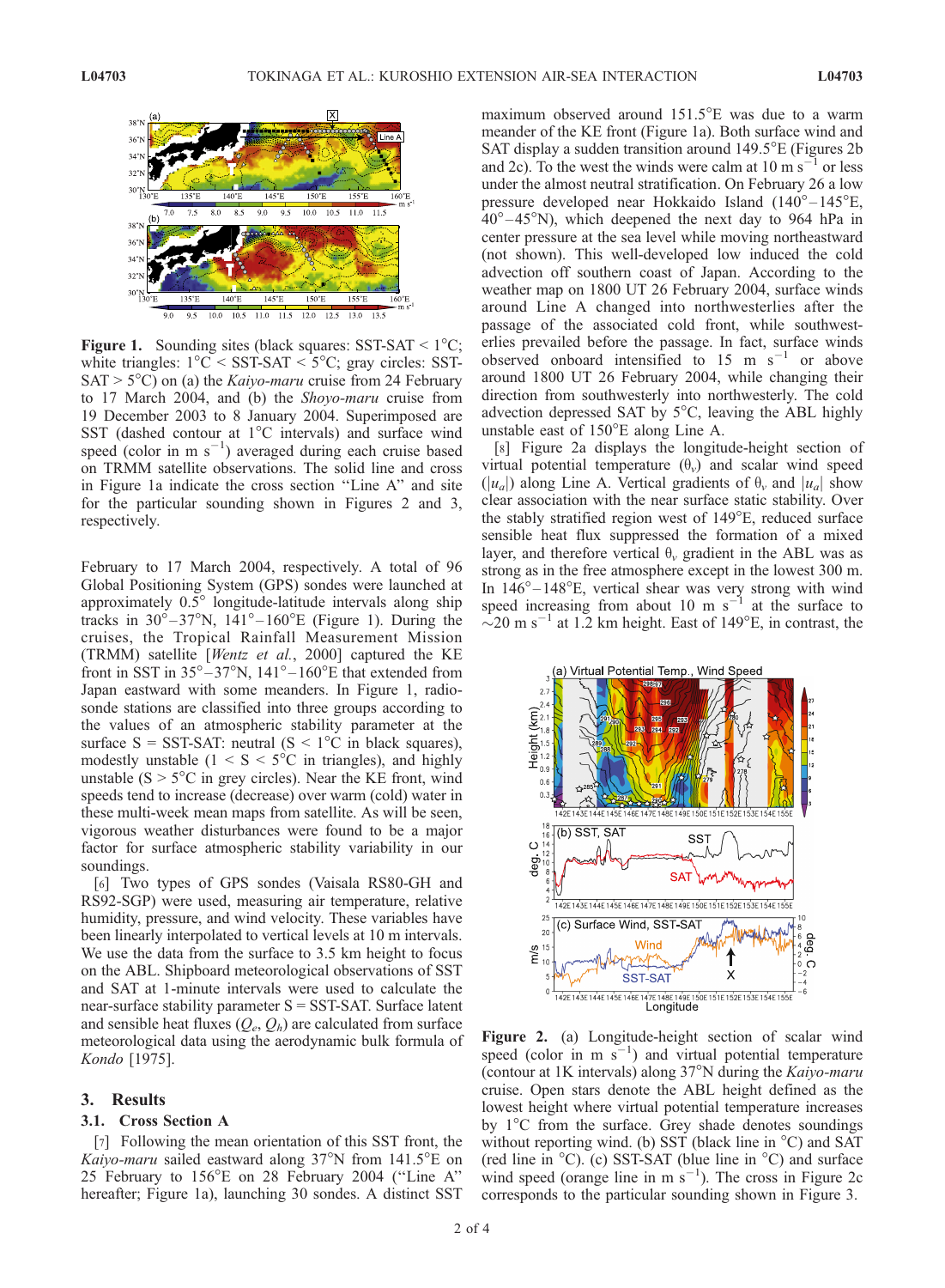

Figure 3. Sounding at  $152^{\circ}E$ ,  $37^{\circ}N$  at 0341 UT 27 February 2004: (a) virtual potential temperature  $-275$  (K; solid line), specific humidity (g  $kg^{-1}$ ; dashed line), and relative humidity  $\times 10^{-1}$  (%; dotted line), (b) zonal (m s<sup>-1</sup>; solid line) and meridional wind velocities (m  $s^{-1}$ ; dotted line). Surface turbulent heat flux reached 864 W  $\text{m}^{-2}$ , the highest among all the soundings during the cruise.

ABL was highly unstable, characterized by a well-defined mixed layer of 1.5 km deep that was maintained by the intense turbulent heat release due to strong wind  $($ >15 m s<sup>-1</sup>) and large air-sea temperature difference  $(\sim 6^{\circ}C$ ; Figure 2c). Here the ABL top is defined as the lowest level where  $\theta_{\nu}$  increases by 1<sup>o</sup>C from the surface.

[9] The ABL height reached its maximum of about 2 km over the SST maximum associated with the warm meander of the KE front. There, the SST-SAT difference and surface wind speed were as strong as  $8.4^{\circ}$ C and  $20 \text{ m s}^{-1}$ , respectively, resulting in surface turbulent heat flux  $(Q_e +$  $Q_h$ ) exceeding 800 W m<sup>-2</sup>, the maximum of all our sounding stations. At this location (as indicated with ''X'' in Figures 1a and 2c), the sounding reveals the presence of a deep mixed layer, where height dependence was small in specific humidity and meridional wind (northerly at  $10 \text{ m s}^{-1}$ ; Figure 3). Although the specific humidity recorded low values in the ABL ( $\sim$ 2 g kg<sup>-1</sup>) due to the advection of cold and dry air from the north, relative humidity exceeded 80% in the upper mixed layer, suggesting the presence of a cloud layer capped by a temperature inversion with its base at 2.7 km. Such cumulus/stratocumulus clouds often develop in the cold surges after the cold front passage. Indeed, satellite images (not shown) and our weather log indicate that the sky over this station was covered with stratocumulus.

#### 3.2. ABL Structure

[10] The above observations along Line A indicate the importance of the surface stability parameter S in determining the ABL structure, which is explored further in this subsection by using all the soundings and surface meteorological data from both the Kaiyo-maru and Shoyo-maru cruises. The scatter diagrams in Figures 4a and 4b show that the ABL height is correlated positively with both the stability parameter S and surface turbulent heat flux with their coefficients of  $r = 0.68$  and 0.67, respectively, both of which are above the 99% confidence level. Linear regression estimates indicate that the ABL height increases by 1 km as the SST-SAT difference increases by  $7^{\circ}$ C or turbulent heat flux by 500 W  $m^{-2}$ .

[11] Our soundings show that the near-surface atmospheric stability was influenced not only by SST but also by weather disturbances. Figure 3c shows a scatter plot between SST-SAT and surface meridional wind based on our continuous surface observations. The significant negative correlation ( $r = -0.7$ ) between the two quantities indicates that synoptic southerly (northerly) winds increase (reduce) surface static stability through warm (cold) advection.

[12] Figure 5 shows vertical profiles of  $\theta_{\nu}$  and wind speed, each of which has been composited separately for the following two categories of our soundings based on the surface stability S. A total of 25 soundings fall into the highly unstable category for  $S > 5^{\circ}C$  while 24 into the neutral group for  $S < 1^{\circ}C$ . The  $\theta_{\nu}$  profile for the unstable stratification category (Figure 5a) features the well-defined surface mixed layer of 0.75 km high, above which the stratification still remains weak up to about 1.3 km. Except in the frictional surface layer as thin as 150 m, there is not much change in wind speed throughout this mixed/weakly stratified layer, probably due to intense vertical mixing. In the  $\theta_{\nu}$  profile for the neutral stratification category (Figure 5a), by contrast, there is no surface mixed layer with stratification developing right above the surface. Because of the suppressed mixing, the vertical wind shear above the frictional surface layer is substantially stronger than in the case of unstable stratification (Figure 5b). Although wind is weaker above the frictional surface layer in the unstable composite, it becomes stronger by  $1.5 \text{ m s}^{-1}$ at the sea surface than in the neutral composite, as a result of enhanced vertical mixing. The unstable stratification, which developed behind cold fronts, tended to be associated with lower-tropospheric temperatures  $8^{\circ}$ C $-10^{\circ}$ C lower than for the neutral category (Figure 5a).

# 4. Summary

[13] Distinct temporal and spatial changes in ABL structure were observed over the KE by shipboard soundings during the winter of 2003-2004. The analysis of 96



Figure 4. Scatter plots between ABL height and (a) SST-SAT, and (b) surface turbulent heat flux  $(Q_e + Q_h)$ , and (c) between SST-SAT and surface meridional wind during the Shoyo-maru (triangle) and Kaiyo-maru (open circle) cruises. Correlation coefficients are 0.68 (Figure 4a), 0.67 (Figure 4b), and  $-0.70$  (Figure 4c).